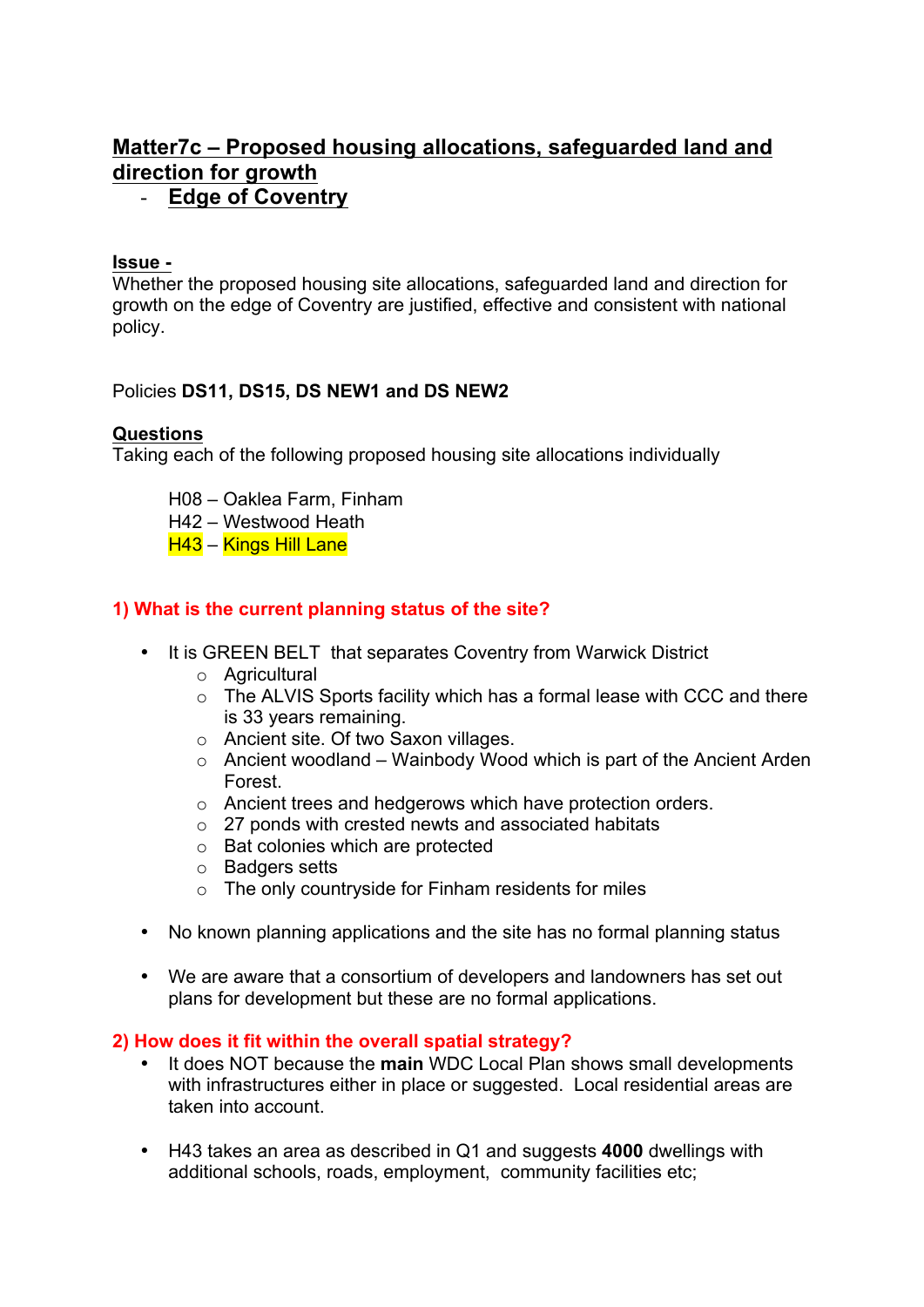- No consideration has been shown to the local isolated area of Finham with 1936 dwellings which will be adjoined to a development at least double in size
- The plan for H43 is totally out of keeping with the overall WDC Local Plan.
- There is no indication that alternative sites which could have been more suitable were considered to absorb Coventry's overspill.
- There needs to be a reassessment of Coventry's housing figures as questions have been raised about the validity.
- Alternative sites to H43 should be considered in the Local Plan before it is passed.

#### **3) In addition to housing provision, are there other benefits that the proposed development would bring?**

- Finham Residents have not been involved in discussions so are only aware of the Scoping Proposals from Savills on behalf of Lioncourt and the Statement of Common Ground published in September 2016 on behalf of Lioncourt, Blue Mark projects Ltd and the Deeley Group.
- None of the proposals would benefit the people of Finham who have not been considered by either WDC or CCC.

#### **4) What are the potential adverse impacts of developing the site? How could they be mitigated?**

- **Key impact will be on the sewerage treating capacity and water supplies**
- Question has Severn Trent increased the capacity on the site for both processes since 2010? (the Environment Agency stated that the site was up to capacity for sewerage treatment in 2010)
- The site slopes down towards Green Lane which already floods and housing will substantially increase that risk.
- The land contains substantial gravel which at the moment allows water to soak away but any building will affect the water tables and lead to increased flood risk.
- The proposed development would lead to increased surface water run offs from roofs and roads and this will impact on Finham Brook.
- In addition to this, the increased treated sewerage effluent will also feed into the local river system. This has implications for flooding in Stoneleigh.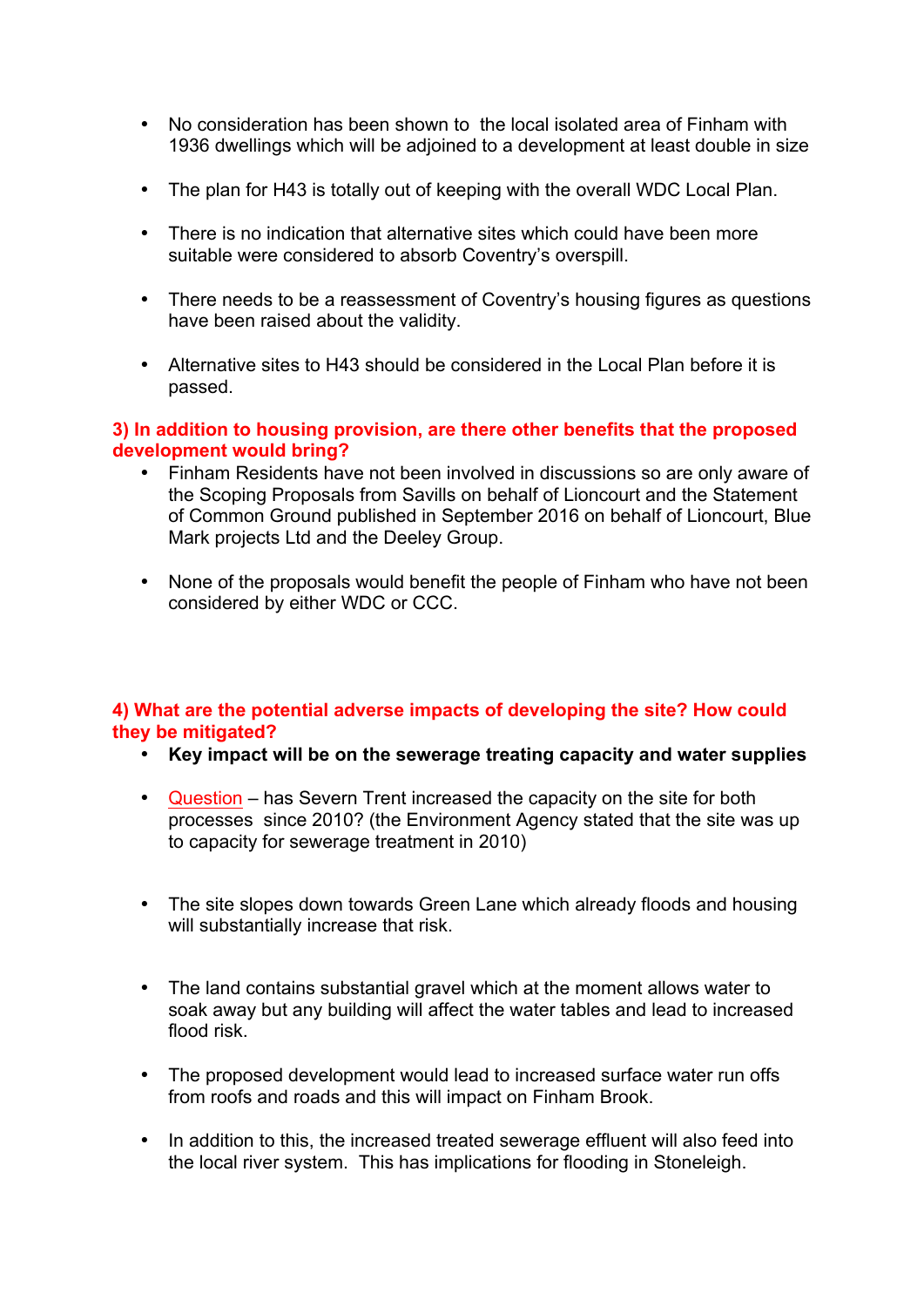- How will Finham Water Treatment facility increase capacity to cope?
- The bore hole on the proposed site is used for local water supplies. There is a limit to how much can be obtained from this source.–
- Additional building will affect the Water tables and could contaminate the bore hole water. Severn Trent has classified it as a 44 day source. This means that there is a 44 day period between any pollutant entering the bore hole and coming to the tap.
- In the late 1980's there was a serious incident when weed killer used on the railway line entered the water supply.
- As a result, Severn Trent introduced activated carbon filter processes to reduce the effects should this occur again. This shows that local water could ingress into the Bore Hole Water.
- Where is Severn Trent going to get the increased required water from?
- There are buried Services for gas, electricity, petroleum, drinking water and raw sewerage across the land of Kings Hill.
	- o Two main gas pipes
	- o An 18" diameter water main which links Birmingham and Draycote Water. This provides supply in either direction should there be a sudden high demand
	- o a petroleum pipeline,
	- o A main electrical supply cable,
	- $\circ$  Two high pressure raw sewerage pipes.
	- $\circ$  There is also a coal seam that crosses the site. This is from the Daw Mill Colliery to Oxfordshire.
- There will be an adverse affect on the environment and established habitats. The scoping proposals put forward by Savills talk about 'mitigation measures'. These refer to moving established habitats when they consider it necessary. Environmentalists have shown that this is not feasible since it will result in the destruction of species.
- There will be an adverse impact caused by traffic flow from the site.
- Leasowes Nursery which is owned by CCC is being 'offered' to WDC as building land for houses or a potential road as suggested in the Scoping Report by Savills.
	- o This is an important part of the horticultural community.
	- $\circ$  It provides work for people with disabilities and their lives would be disrupted if this land is sold for housing.
	- $\circ$  They enjoy and are proud of their work which gives them a purposeful independence.
	- o Their rights should be safeguarded by the Disability Discrimination Act.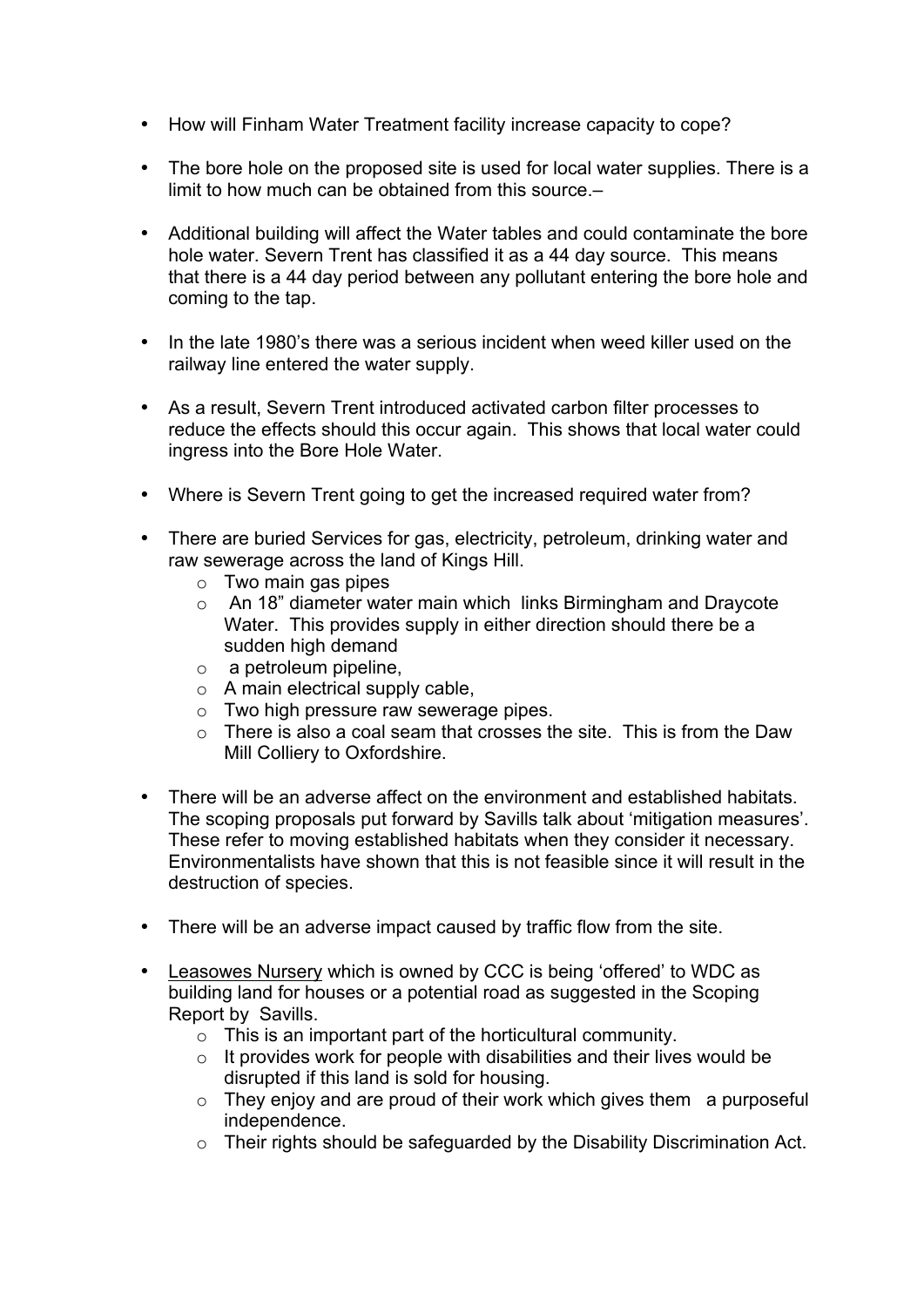#### **5) What are the infrastructure requirements/costs and are there physical or other constraints to development? How would these be addressed?**

- The physical constraint to the site is **ACCESS**.
- Green Lane is a narrow road already overused and unable to sustain local traffic. The potential Kings Hill development could see up to 7,200 additional cars using it on a regular basis. (Discussions on the Green Belt at the CCC Examination use the formula 1.8 cars per household) .
- Has a traffic survey been undertaken at peak times?

.

- There is no access from the site onto Green Lane without demolishing protected ancient hedgerows. The proposals by Savills to create access to the development through the site that is Leasowes Nursery would be adjacent to the Finham Park Academy and be a potential safety risk.
- Kings Hill Lane is a single track road in places and not suitable for increased traffic flow.
- ALL traffic from the site would have to be via Kenilworth Road and Stoneleigh Road. Use of Green Lane is not feasible for the reasons above.
- Ask Ian Kemp if he can tell us if the Inspector has seen the siteH43? Has he seen it with local residents who can best describe the real situation?
- There is no simple way to overcome these issues and yet deliver the high amount of suggested building.
- The physical restraints to development on this site are as follows:
	- o **Wainbody Wood is an Ancient Woodland** The National Planning Policy Framework (NPPF) paragraph 118 states that 'planning permission should be refused for development resulting in the loss or deterioration of irreplaceable habitats, including ancient woodland and the loss of aged or veteran trees found outside ancient woodlands, unless the need for, and benefits of, the development in that location clearly outweighs the loss.'
	- o National Policy is supportive of absolute protection of ancient and trees. This should be taken into account and no building permitted in this area.
	- o We would say that this area should not be included in any plans. We accept that developers suggest building up to the edge of this site but they do not take into account the ancient hedgerows and trees
	- o **Ancient sites –** remains of Saxon villages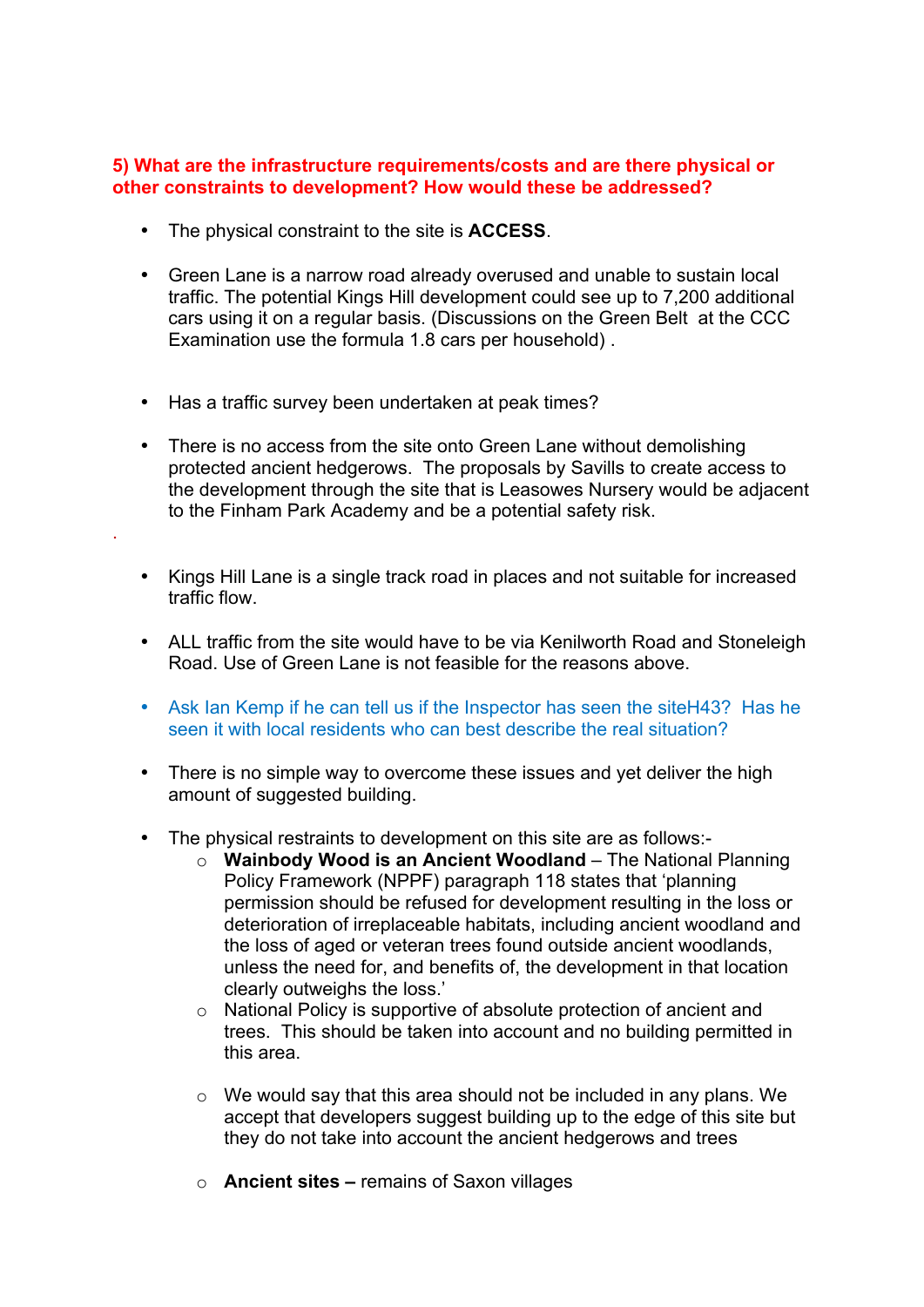- o **27 Ponds -** crested newts
- o **Protected species -** Badgers, bats and great spotted woodpeckers.
- o Unique rock formations
- Has there has been a recent in depth Biodiversity study?

### **6) Is the site realistically viable and deliverable?**

- NO because
	- $\circ$  H43 is not the easy option inferred by the information released to the public and by the Scoping report.
	- o It is the **Green Belt** area that divides Coventry from Warwickshire –
	- $\circ$  Infrastructure would require decimation of ancient trees and hedgerows
	- o The numbers of dwellings proposed represent a new small town and are not in keeping with the rest of the Local Plan
	- o The water problems detailed in Question 4, the presence of protected species and geological sites all render this site to be un realistic to sustain the development suggested
	- $\circ$  The statement that only 1800 homes would be built in the first part of the Local Plan is unrealistic and not viable. The consortium and the scoping report show that the first phase would be against the boundary hedge of Green Lane. This would immediately destroy the Green Belt separation between Coventry and Warwickshire and cause all of the destruction to environment that has already been detailed. This would allow at a later stage the rest of the 4000 house to further destroy the area that is Kings Hill.
	- $\circ$  The development could add up to 7,200 cars onto the infrastructure that struggles to cope now.
- The scoping reports from the developers are based on desktop reviews and show no substantiated facts. Their proposals are largely based on guesswork without proof.

## **7) What is the expected timescale for development and is this realistic?**

- We do not know the answer.
- There are various landowners for the site some of whom do not wish the land to be developed in this way. We have correspondence from Mrs Youell stating this.
- There is a 33 year lease on the Alvis site which has been guaranteed by the Leader of CCC.
- A suggestion that 1800 houses be built in the first phase is equally not deliverable because the first houses built on this land will cause the destruction and all of the problems that we have outlined before.